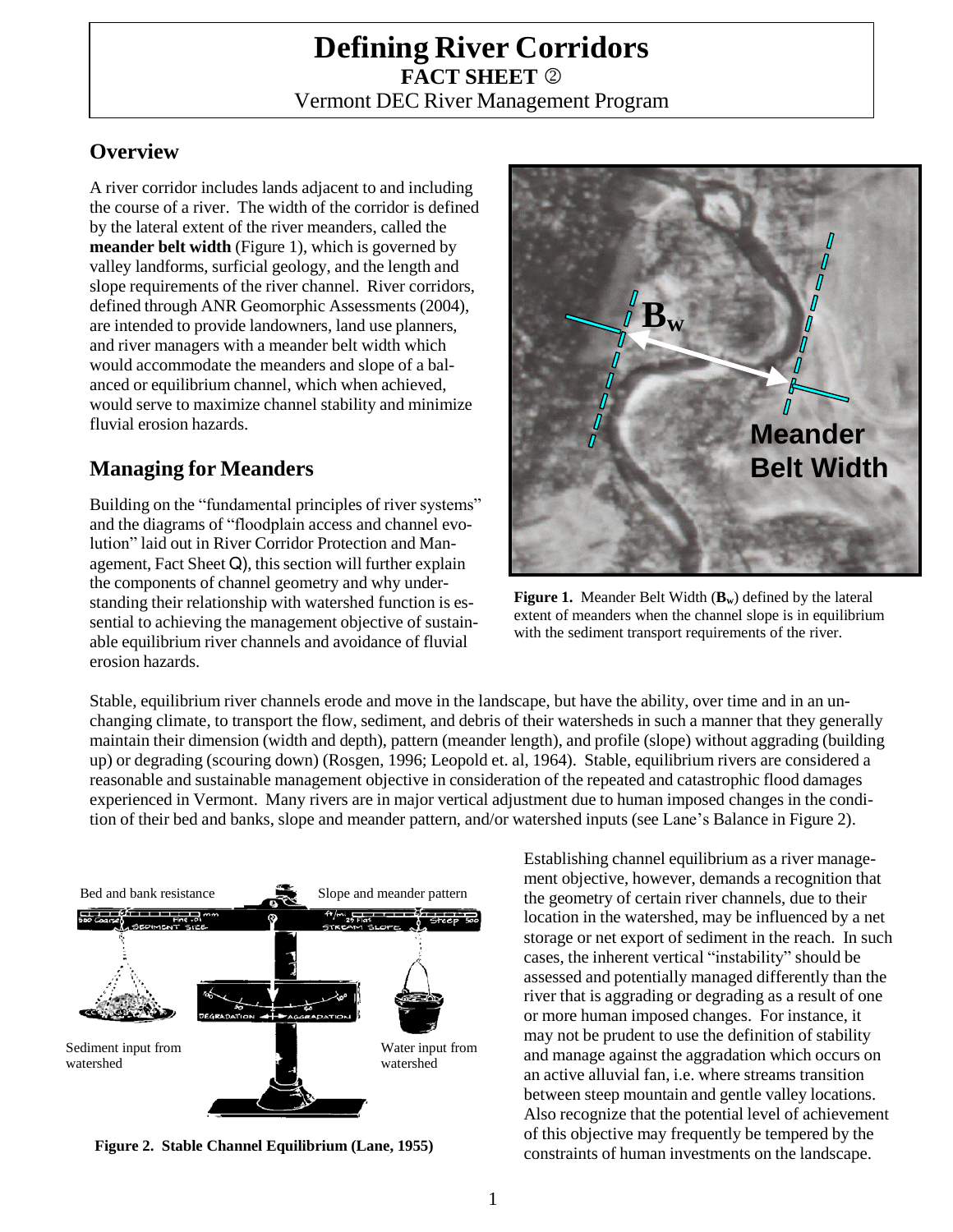Protecting river corridors as defined by the meander belt width of the equilibrium channel avoids conflicts with human land uses and minimizes investments and the need to conduct expensive channel management or stabilization activities. Failure to recognize the physical imperatives of river systems and the land area that rivers **will** occupy over time will demand large, on-going private and public expenditures to maintain an unsustainable condition of dis-equilibrium which will ultimately fail.

Some Vermont rivers are presently in balance. The power produced by flood flows and channel slope (a function of meander length) is not so great as to cause significant scour (degradation) of the river bed, or so diminished as to cause a loss of sediment transport capacity and a build up of sediment (aggradation) in the channel.

In these cases, it is cost effective to simply keep investments out of the river corridor and avoid the eventual use of channel management practices, which become necessary to protect investments, but<br> **II** ultimately change the river's length and slope, lead to channel adjustments, and increase erosion hazards.

For many Vermont rivers and streams, a combination of watershed, floodplain, and channel modifications over the past 150 years, has led to the major vertical channel adjustments that are ongoing today. The initial stage of adjustment typically involved the bed scour and head-cutting associated with channel straightening and degradation. Steeper, straightened channels are now adjusting or "evolving" back into more gentle gradient, more sinuous channels through an aggradation process (Figure 3). The narrower belt widths observed during Stages II and III of channel evolution, which held for decades and encouraged human encroachment, have now begun to widen during recent floods as new sediments deposit and longer meanders develop putting human encroachments at risk.

The practice of dredging sediment to avoid flood hazards has typically worked until there is another flood. Berming and armoring may hold longer, but tend to cause the unbalanced condition to extend upstream and downstream. Such practices are unsustainable and will eventually unravel requiring extensive maintenance operations. A cost-effective, geomorphic approach would involve avoiding or minimizing encroachments and investments in river corridors. Corridors can be defined by applying fluvial geomorphic principles to calculate and predict the belt widths which would accommodate the meanders and slope of equilibrium river channels.

## **Defining the River Corridor**

When rivers are in dynamic equilibrium, a sustainable meander





**Figure 3.** A planform view of the Schumm (1984) channel evolution model showing how adjustment processes lead to a narrowing and then widening of the meander **belt width** as the channel equilibrium re-establishes at a more gentle slope.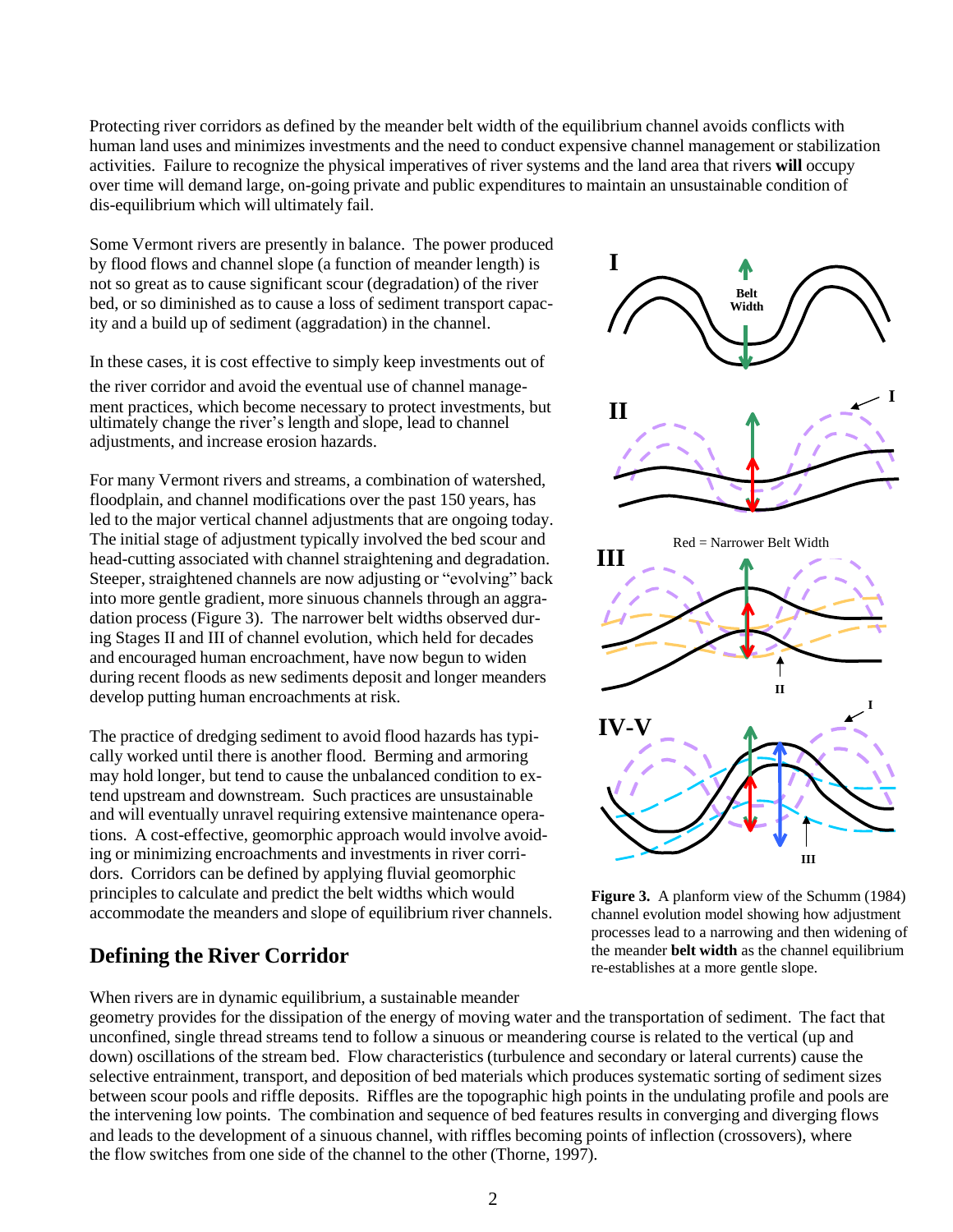

**Figure 4.** Idealized representation of a river corridor drawn to accommodate the meander belt width, measured out as parallel lines "3 x channel width" either side a meander centerline drawn down valley through the crossover or inflection points of the river (dotted line).

Researchers have developed meander geometry formulas to relate channel dimensions with planform measurements. Williams (1986) using data collected from 153 alluvial rivers around the world found that the relationship between channel width and the meander belt width is expressed by the formula  $B=3.7W^{1.12}$  (where B is the belt width and W is the channel width in feet for channels ranging from 5 to 13,000 ft wide). This formula results in a meander width ratio approximately equal to six (i.e., the belt width is equal to about 6 bankfull channel widths). Corridors for gentle gradient rivers and streams (slope  $<$  2%) in narrow to broad alluvial valleys are calculated and drawn to accommodate a meander belt width that is equal to 6 times the width of the river channel.

Where rivers are assessed as being in equilibrium and the lateral extent of their meanders create a belt width that is at or near the "6 times channel width" relationship, then corridors are drawn as two roughly parallel lines, following down the valley and capturing the extent of existing meanders (Figure 4). If the river slope and sinuosity have been modified, the corridor is drawn using 3 channel widths either side of a meander centerline or 6 channel widths out from the toe of the valley if the river is presently flowing less than 3 channel widths from the toe (Figure 5)

Rarely does one find the idealized sinuosity shown in Figure 4. Rivers and streams in Vermont are usually less sinuous, many having been straightened against a valley side slope. In these cases, the river corridor (still "6 times channel width") is drawn so that the belt width extends laterally out from the valley toe (see Figure 5). These corridors are not established with the expectation that river adjustments will occur and result in a perfect sine wave pattern which conforms to the calculated belt width. Rather, they provide an area within which channel adjustments may occur, in order to re-establish an equilibrium condition, and there can be a reasonable expectation that fluvial erosion hazards will be minimized.

Figure 5 illustrates a river corridor, in a broad gentle gradient valley, which was drawn using a combination of river and valley features. The river starts out against the left valley wall (Segment A), flows across the valley (B), returns to the right valley wall (C), flows through a set of meanders (D), and then again along the left valley wall (E). All but Segment D represent the planform of a river reach which has been historically straightened. The meander centerline (red dashed line) travels between meander crossovers where they exist but otherwise, follows the path of the river. The river corridor is a belt width (solid black lines) equal to 6 times the channel width; 3 widths either side of the centerline in Segments B and D, and 6 widths out from the toe of the valley in Segments A, C, and E.

The River Management Program has developed GIS extension software, called the Stream Geomorphic Assessment Tool (SGAT), to automate the process of creating river corridors, once the geographical features: streams, valley walls, and meander centerlines are defined.



**Figure 5.** River corridor drawn for a reach of river straightened against the toe of the valley.